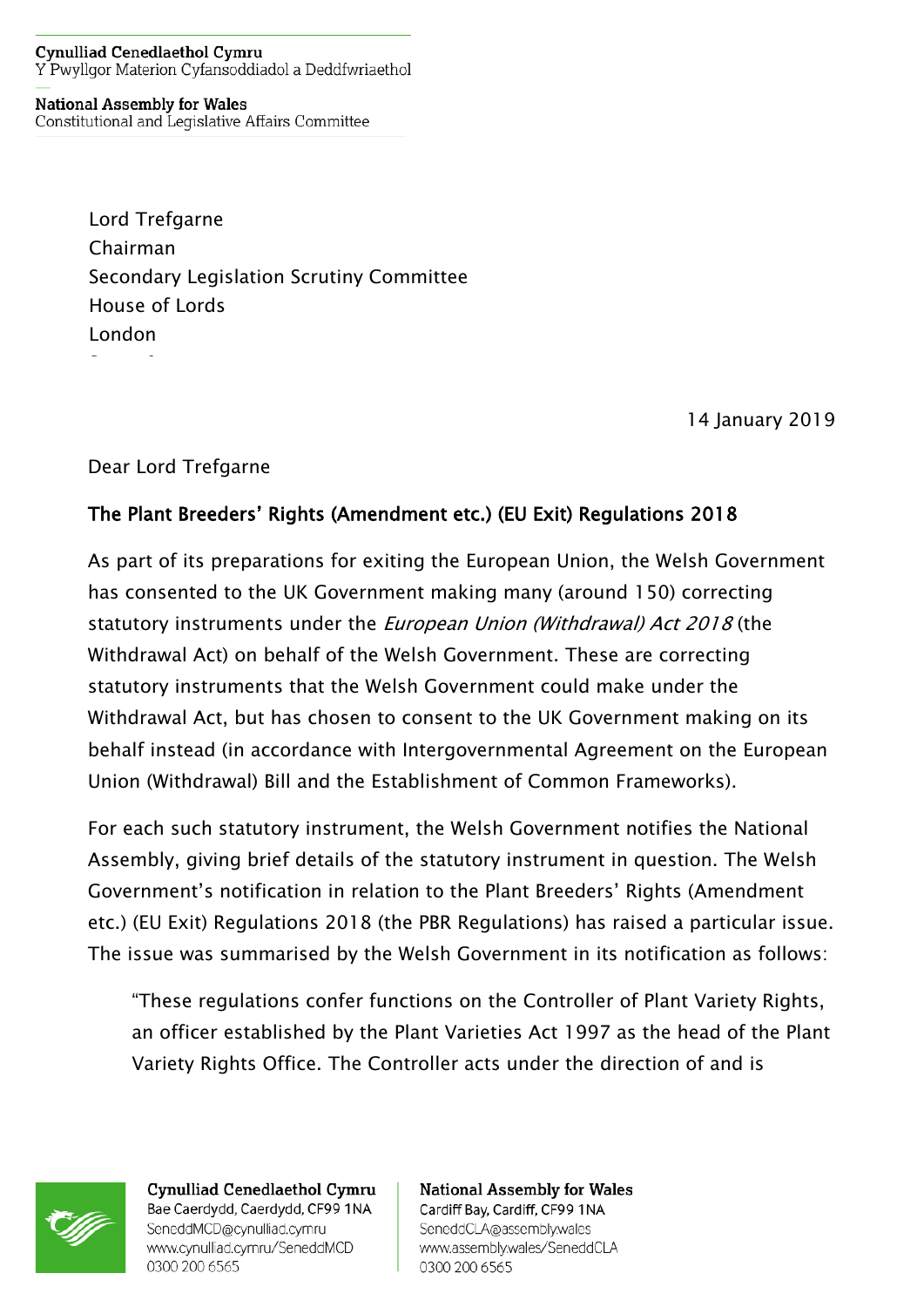appointed by the Secretary of State, the Welsh Ministers, the Scottish Ministers and the Northern Ireland Department acting jointly.

Functions transferred to a public authority other than a devolved Welsh authority would engage paragraph 10 of Schedule 7B to the Government of Wales Act 2006 (the 2006 Act). This therefore may be a relevant consideration in the context of the Assembly's competence to legislate in the future in these areas."

Under paragraph 10 of Schedule 7B to the 2006 Act, the National Assembly cannot remove or modify any functions of a public authority (other than the functions of a devolved Welsh authority and the functions captured by the exceptions in paragraph 10, none of which are relevant in this case) unless the appropriate UK Government Minister consents. Therefore, by conferring functions on the Controller of Plant Variety Rights (a non-devolved Welsh authority), the PBR Regulations restrict the Assembly's legislative competence to pass primary legislation, albeit in a narrow field. For example, if the National Assembly wished to pass a Bill that removed or modified the functions that are conferred on the Controller of Plant Variety Rights by the PBR Regulations, then the Assembly could not do so without UK Government consent.

We accept that subordinate legislation is, in general, a matter for governments. However, given the effect the PBR Regulations have on this legislature, we wanted to bring the issue to your attention. The issue becomes particularly stark when summarised like this: the Welsh Government has consented to the UK Government making a negative resolution statutory instrument that restricts the legislative competence of the National Assembly for Wales.

We are also writing to the Welsh Government, voicing our concern about the effect of the PBR Regulations and dismay that the National Assembly was not even given